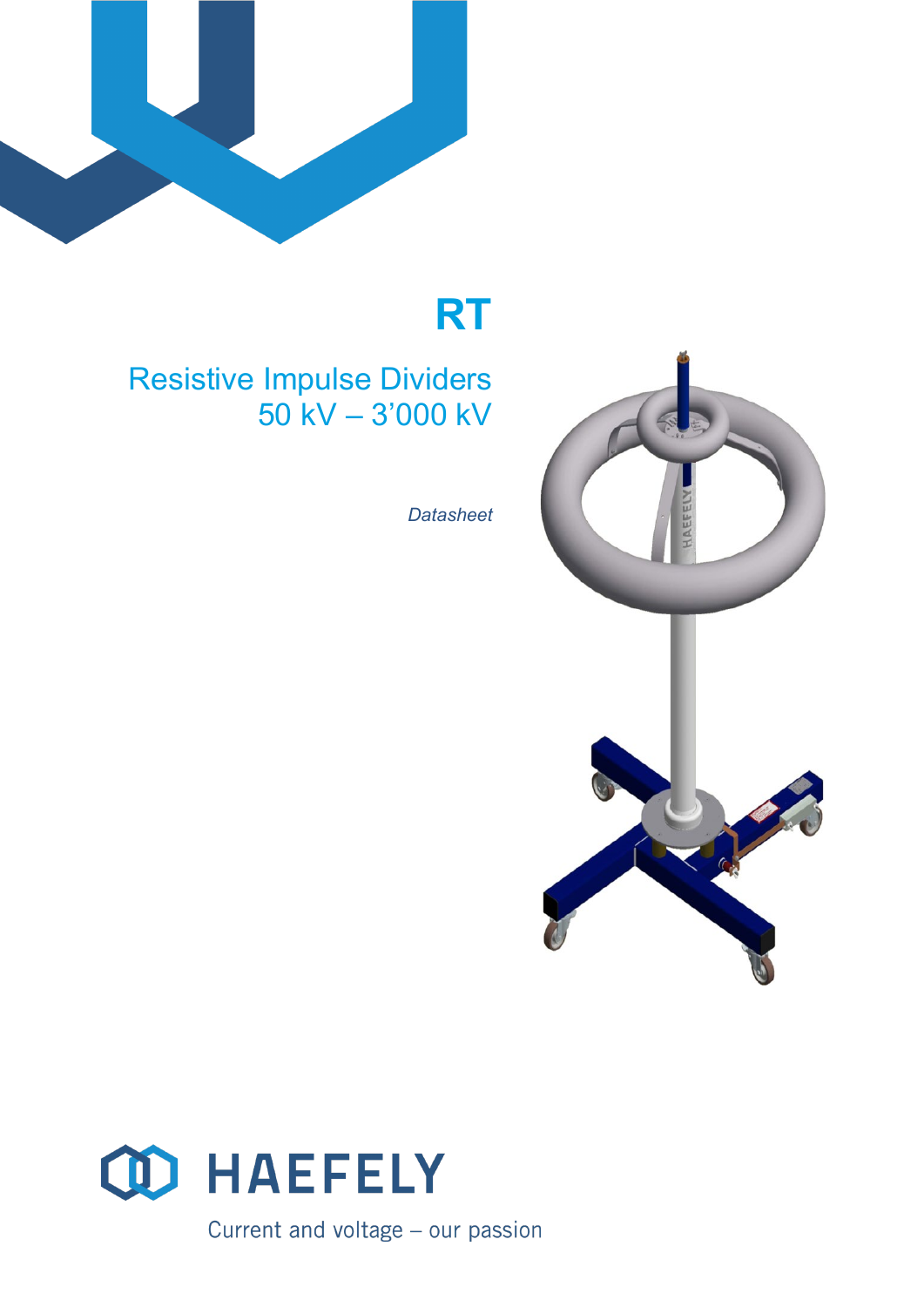## General Description

Resistive voltage dividers have very good response parameters. Therefore they are used for measurements of full and front chopped lightning impulses or impulse voltages with steep wave fronts.

The transformation ratio and transfer behavior of R divider fulfils the IEC 60060-2 requirements, in particular those with respect to measuring accuracy and dynamic behavior. The divider components are designed in such a way that the transfer errors are negligible for lightning impulse shapes.

Resistive voltage dividers are generally used when an additional capacitance in the test circuit is not permissible due to the slowdown effect on the rise time. Therefore, it can't serve as a load capacitor for the impulse generator.

The high voltage resistors made of CrNi wire are anti inductively wound. For dividers with a rated lightning impulse voltage above 200 kV the high voltage resistors are housed in cylinders made from glass fibre reinforced epoxy resin.

Above 150 kV rated lightning impulse voltage the dividers are equipped with toroidal HV electrodes to guarantee corona free operation.

The secondary unit is fitted with LEMO connector. It consists of resistors of low inductance arranged in a coaxial design. The unit is fixed at the bottom of the divider and can easily be disassembled.

The voltage divider is designed for indoor operation. Dividers above a rated lightning voltage of 200 kV are erected on a four-arm base equipped with castors

| <b>Technical Data</b> |                                                            |                                              |                                                                                                    |        |                                                               |  |  |  |
|-----------------------|------------------------------------------------------------|----------------------------------------------|----------------------------------------------------------------------------------------------------|--------|---------------------------------------------------------------|--|--|--|
| <b>Type</b>           | <b>Rated impulse</b><br>voltage L.I.<br>$1.2 / 50 \,\mu s$ | <b>High voltage</b><br>resistance<br>approx. | <b>External Damping</b><br>Exp. response<br>time<br><b>Resistance</b><br>T <sub>N</sub><br>approx. |        | <b>Partial</b><br><b>Response time</b><br>$\mathsf{T}_\alpha$ |  |  |  |
|                       | kV                                                         | $k\Omega$                                    | Ω                                                                                                  | ns     | ns                                                            |  |  |  |
| R T 50                | 50                                                         | 2.5                                          | $\frac{1}{2}$                                                                                      |        |                                                               |  |  |  |
| R T 100               | 100                                                        | 2.5                                          | $\overline{\phantom{a}}$                                                                           |        |                                                               |  |  |  |
| R T 150               | 150                                                        | 2.5                                          |                                                                                                    |        |                                                               |  |  |  |
| R T 200               | 200                                                        | 5.0                                          | 240                                                                                                | < 10   | < 12                                                          |  |  |  |
| R T 300               | 300                                                        | 10.0                                         | 270                                                                                                | < 15   | < 17                                                          |  |  |  |
| R T 400               | 400                                                        | 5.0                                          | 350                                                                                                | < 20   | < 23                                                          |  |  |  |
| R T 500               | 500                                                        | 7.5                                          | 400                                                                                                | < 25   | < 28                                                          |  |  |  |
| R T 600               | 600                                                        | 7.5                                          | 300                                                                                                | < 30   | < 35                                                          |  |  |  |
| R T 700               | 700                                                        | 7.5                                          | 300                                                                                                | $< 35$ | $~<$ 40                                                       |  |  |  |
| R T 800               | 800                                                        | 7.5                                          | 300                                                                                                | < 35   | $~<$ 40                                                       |  |  |  |
| R T 1000              | 1000                                                       | 7.5                                          | 300                                                                                                | ~10    | ~16                                                           |  |  |  |
| R T 1200              | 1020                                                       | 9.0                                          | 350                                                                                                | < 45   | < 50                                                          |  |  |  |
| R T 1400              | 1400                                                       | 10.5                                         | 350                                                                                                | < 50   | < 55                                                          |  |  |  |
| R T 1600              | 1600                                                       | 12.0                                         | 300                                                                                                | < 55   | ~< 60                                                         |  |  |  |
| R T 1800              | 1800                                                       | 13.5                                         | 350                                                                                                | ~< 60  | < 65                                                          |  |  |  |
| RT 2000               | 2000                                                       | 15.0                                         | 350                                                                                                | < 65   | < 70                                                          |  |  |  |
| R T 3000              | 3000                                                       | 6.0                                          | 150                                                                                                | < 65   | < 70                                                          |  |  |  |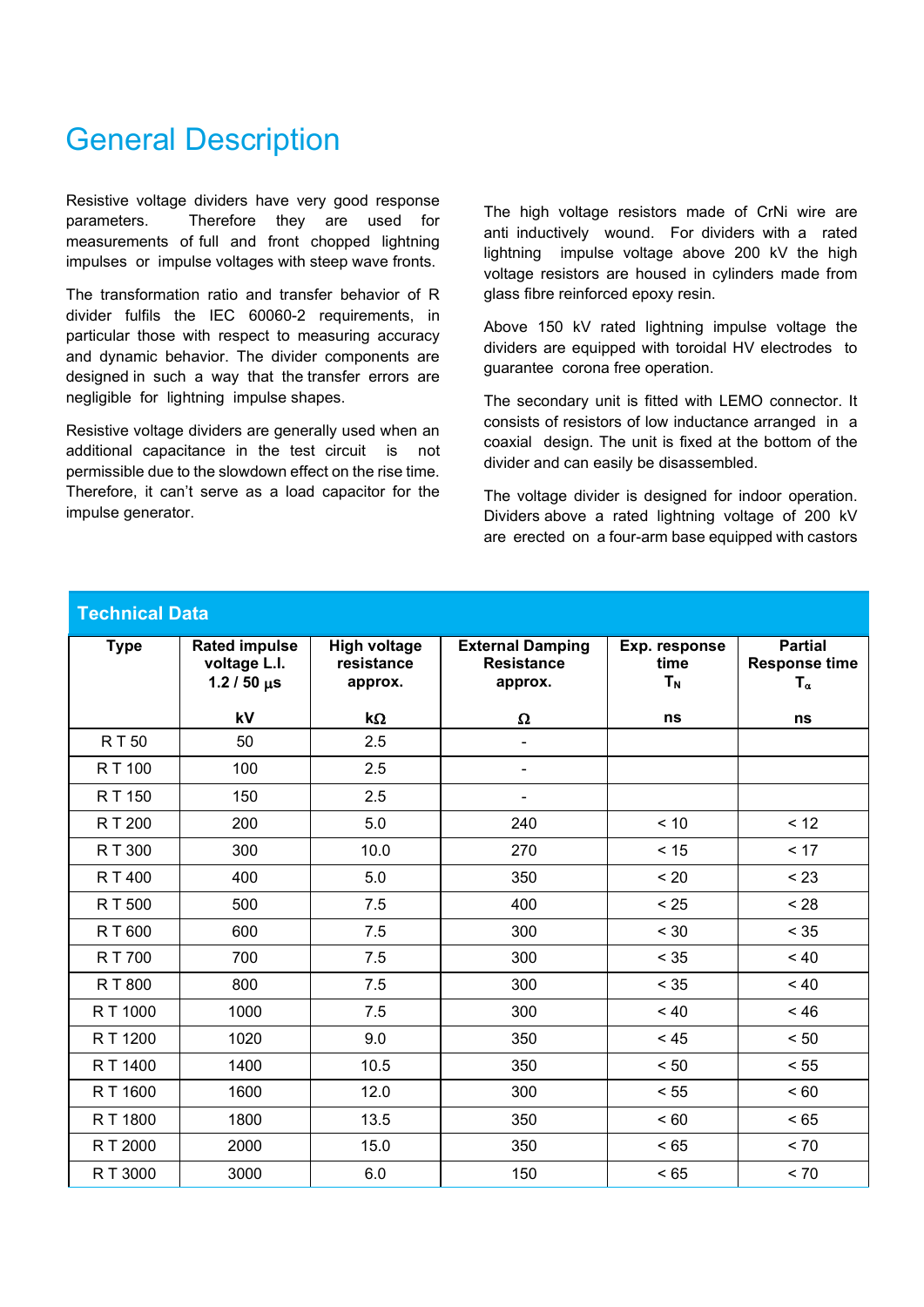| <b>Technical Data - Physical Dimensions</b> |               |                   |            |                            |                        |  |  |  |
|---------------------------------------------|---------------|-------------------|------------|----------------------------|------------------------|--|--|--|
| <b>Type</b>                                 | <b>Height</b> | <b>Base frame</b> | Net weight | <b>Gross weight</b><br>sea | <b>Shipping volume</b> |  |  |  |
|                                             | cm            | cm                | kg         | kg                         | m3                     |  |  |  |
| R T 50                                      | 55            | 20                | 5          | 30                         | 0.5                    |  |  |  |
| R T 100                                     | 60            | 20                | $10$       | 50                         | 1.4                    |  |  |  |
| R T 150                                     | 60            | 20                | 10         | 50                         | 1.4                    |  |  |  |
| R T 200                                     | 145           | 60                | 60         | 170                        | 2.0                    |  |  |  |
| R T 300                                     | 145           | 60                | 60         | 180                        | 2.0                    |  |  |  |
| R T 400                                     | 180           | 60                | 80         | 220                        | 2.2                    |  |  |  |
| R T 500                                     | 240           | 60                | 90         | 240                        | 2.5                    |  |  |  |
| R T 600                                     | 240           | 60                | 90         | 250                        | 2.5                    |  |  |  |
| R T 700                                     | 260           | 151               | 105        | 270                        | 3.0                    |  |  |  |
| R T 800                                     | 270           | 70                | 100        | 270                        | 3.0                    |  |  |  |
| R T 1000                                    | 290           | 70                | 110        | 280                        | 3.2                    |  |  |  |
| R T 1200                                    | 350           | 85                | 120        | 350                        | 3.2                    |  |  |  |
| R T 1400                                    | 390           | 85                | 160        | 600                        | 3.5                    |  |  |  |
| R T 1600                                    | 430           | 120               | 220        | 650                        | 6.0                    |  |  |  |
| RT 1800                                     | 470           | 120               | 270        | 700                        | 8.0                    |  |  |  |
| RT 2000                                     | 510           | 120               | 300        | 700                        | 9.0                    |  |  |  |
| R T 3000                                    | 1065          | 366               | 700        | 1400                       | 12.0                   |  |  |  |

### **Expanded uncertainty for dividers**

Lightning impulse voltages (full and tail chopped) U<sub>M1</sub> ≤ 3%<br>Lightning impulse voltages (front chopped) U<sub>M2</sub> ≤ 5% Lightning impulse voltages (front chopped) U<sub>M2</sub> ≤ 5%<br>Time Parameters U<sub>M3</sub> ≤ 10% Time Parameters Applicable Standard: IEC 60060-1, ed. 3 (2010) Applicable Standard: IEC 60060-2, ed. 3 (2010) At a coverage probability Applicable in a measuring range SCS-calibration(s) according to EN17025 / ISO17025 95%

10 … 100 % Optional



*R T 300 Divider*